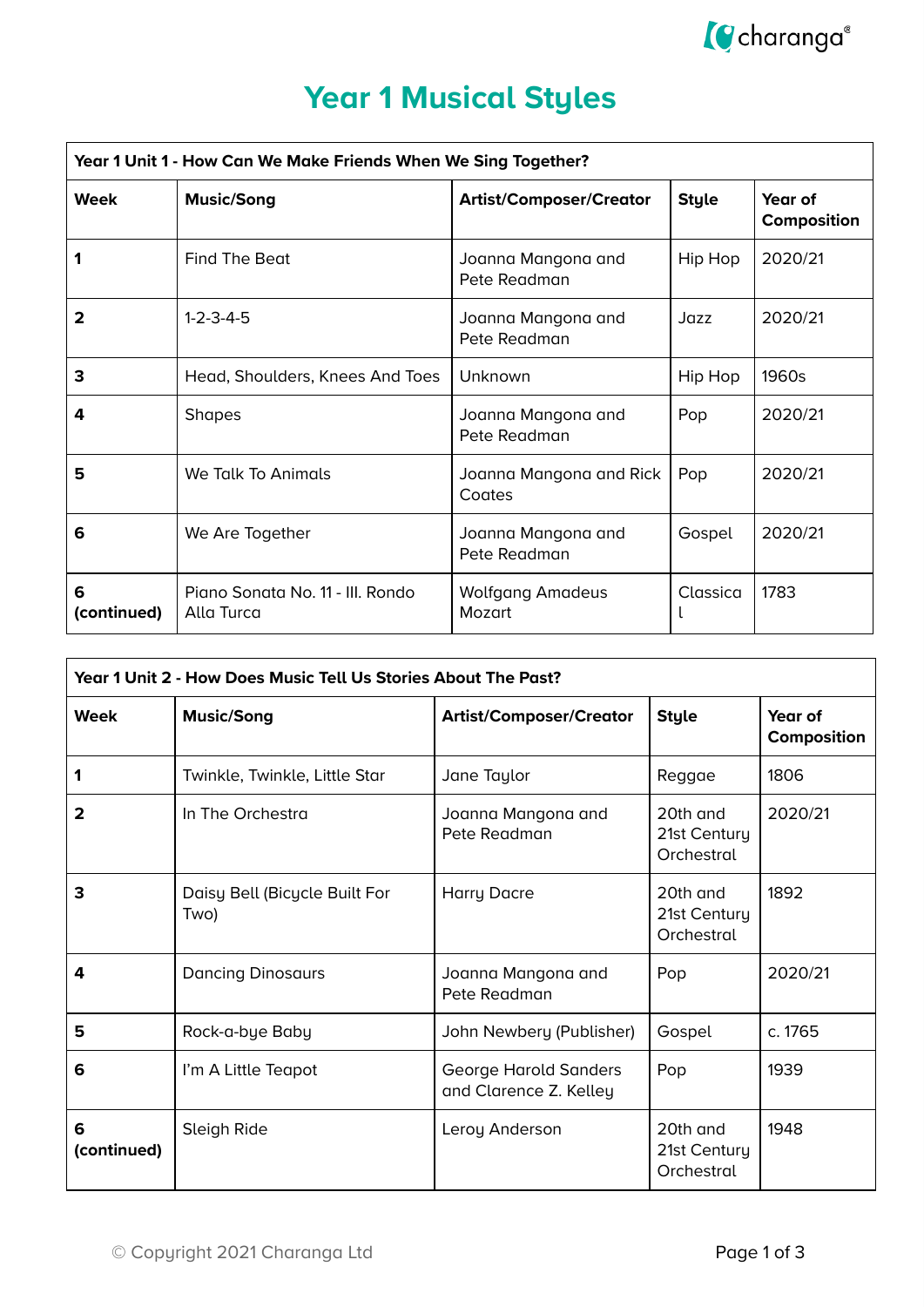

| Year 1 Unit 3 - How Does Music Make The World A Better Place? |                                       |                                    |                                        |                        |  |
|---------------------------------------------------------------|---------------------------------------|------------------------------------|----------------------------------------|------------------------|--|
| Week                                                          | <b>Music/Song</b>                     | <b>Artist/Composer/Creator</b>     | <b>Style</b>                           | Year of<br>Composition |  |
| 1                                                             | If You're Happy And You Know<br>It    | Unknown                            | Pop                                    | Unknown                |  |
| 2                                                             | Sing Me A Song                        | Joanna Mangona and<br>Pete Readman | Waltz                                  | 2020/21                |  |
| 3                                                             | Sparkle                               | Joanna Mangona and<br>Pete Readman | Pop                                    | 2020/21                |  |
| 4                                                             | Rhythm In The Way We Walk             | Joanna Mangona and<br>Pete Readman | Reggae                                 | 2020/21                |  |
| 5                                                             | <b>Big Bear Funk</b>                  | Joanna Mangona and<br>Pete Readman | Funk                                   | 2020                   |  |
| 6                                                             | <b>Baby Elephant</b>                  | Joanna Mangona and<br>Pete Readman | Lullaby                                | 2020/21                |  |
| 6<br>(continued)                                              | Cinderella, Op.87: 37 -<br>Waltz-Coda | Sergei Prokofiev                   | 20th and<br>21st Century<br>Orchestral | 1944                   |  |

| Year 1 Unit 4 - How Does Music Help Us To Understand Our Neighbours? |                                                      |                                    |                                        |                        |  |  |
|----------------------------------------------------------------------|------------------------------------------------------|------------------------------------|----------------------------------------|------------------------|--|--|
| <b>Week</b>                                                          | <b>Music/Song</b>                                    | <b>Artist/Composer/Creator</b>     | <b>Style</b>                           | Year of<br>Composition |  |  |
| 1                                                                    | Days Of The Week                                     | Joanna Mangona and<br>Pete Readman | Jazz: Swing                            | 2020/21                |  |  |
| $\overline{2}$                                                       | Name Song                                            | Joanna Mangona and<br>Pete Readman | Pop                                    | 2020/21                |  |  |
| 3                                                                    | Cuckoo                                               | Joanna Mangona and<br>Pete Readman | Waltz                                  | 2020/21                |  |  |
| 4                                                                    | <b>Upside Down</b>                                   | Joanna Mangona and<br>Pete Readman | Waltz                                  | 2020/21                |  |  |
| 5                                                                    | Hush Little Baby                                     | Unknown                            | Lullaby                                | Unknown                |  |  |
| 6                                                                    | Who Took The Cookie?                                 | Unknown                            | Pop                                    | Unknown                |  |  |
| 6<br>(continued)                                                     | The Planets, Op. 32 - I. Mars,<br>The Bringer Of War | <b>Gustav Holst</b>                | 20th and<br>21st Century<br>Orchestral | $1914 - 17$            |  |  |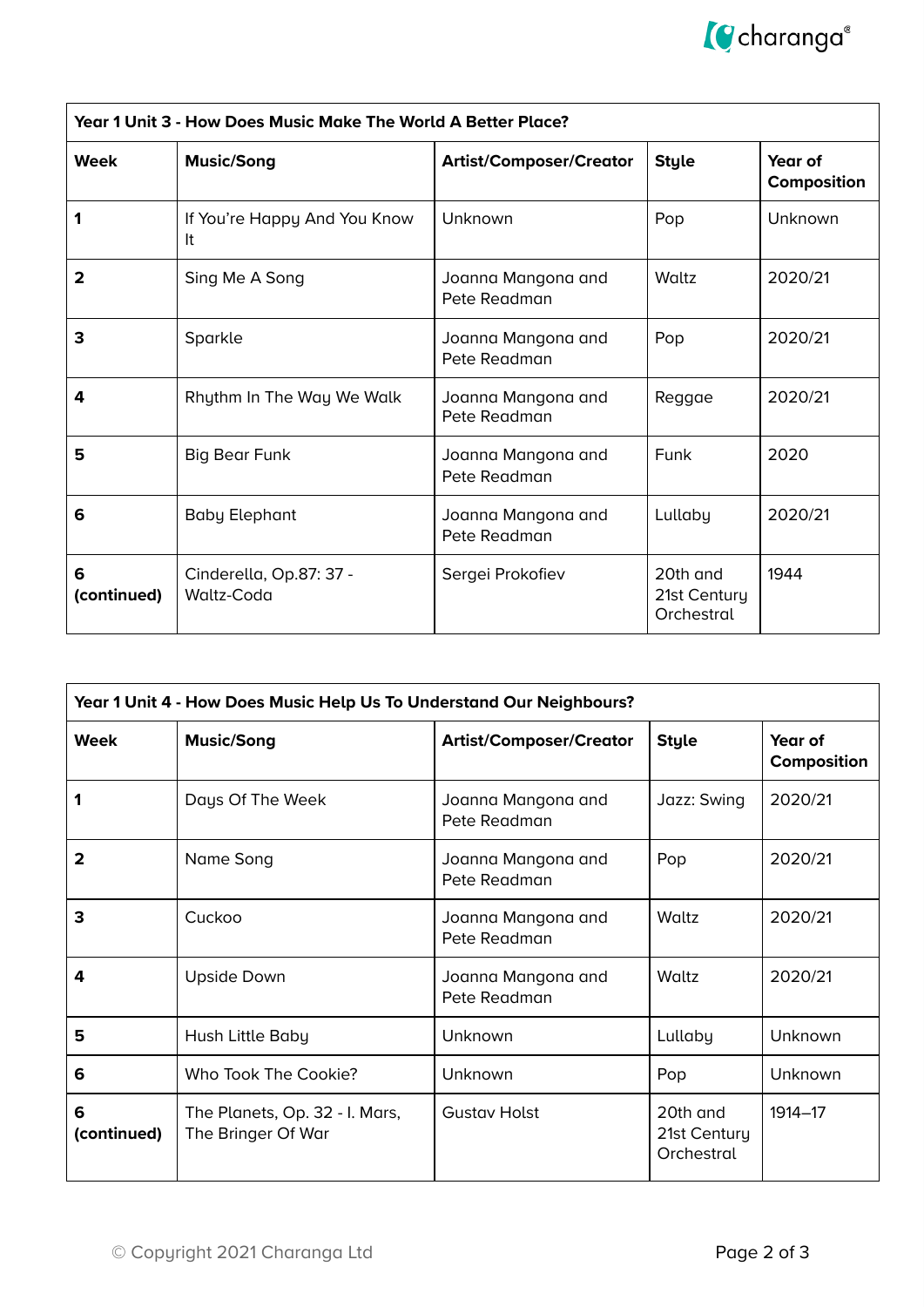

| Year 1 Unit 5 - What Songs Can We Sing To Help Us Through The Day? |                                                  |                                    |              |                        |  |
|--------------------------------------------------------------------|--------------------------------------------------|------------------------------------|--------------|------------------------|--|
| <b>Week</b>                                                        | <b>Music/Song</b>                                | <b>Artist/Composer/Creator</b>     | <b>Style</b> | Year of<br>Composition |  |
| 1                                                                  | <b>Getting Dressed</b>                           | Joanna Mangona and Pete<br>Readman | Pop          | 2020/21                |  |
| 2                                                                  | Dress Up                                         | Joanna Mangona and Pete<br>Readman | Jazz: Swing  | 2020/21                |  |
| 3                                                                  | <b>Brush Our Teeth</b>                           | Joanna Mangona and Pete<br>Readman | Pop          | 2020/21                |  |
| 4                                                                  | Get Ready                                        | Joanna Mangona and Pete<br>Readman | Pop          | 2020/21                |  |
| 5                                                                  | Up And Down                                      | Joanna Mangona and Pete<br>Readman | Pop          | 2020/21                |  |
| 6                                                                  | Star Light, Star Bright                          | Unknown                            | Lullaby      | <b>Late 1800s</b>      |  |
| 6<br>(continued)                                                   | Sonata In C Major Hob. XVI:150<br>- 3rd Movement | Franz Joseph Haydn                 | Classical    | c. 1794                |  |

| Year 1 Unit 6 - How Does Music Teach Us About Looking After Our Planet? |                                         |                                    |                                           |                        |  |  |
|-------------------------------------------------------------------------|-----------------------------------------|------------------------------------|-------------------------------------------|------------------------|--|--|
| <b>Week</b>                                                             | <b>Music/Song</b>                       | <b>Artist/Composer/Creator</b>     | <b>Style</b>                              | Year of<br>Composition |  |  |
| 1                                                                       | The Bear Went Over The<br>Mountain      | Unknown                            | Pop                                       | Unknown                |  |  |
| $\mathbf{2}$                                                            | In The Sea                              | Joanna Mangona and<br>Pete Readman | 20th and<br>21st<br>Century<br>Orchestral | 2020/21                |  |  |
| 3                                                                       | <b>Alice The Camel</b>                  | Unknown                            | Marching<br><b>B</b> and                  | Unknown                |  |  |
| 4                                                                       | <b>Ten Green Bottles</b>                | Unknown                            | Country                                   | <b>Unknown</b>         |  |  |
| 5                                                                       | Zootime                                 | Joanna Mangona and<br>Pete Readman | Reggae                                    | 2020/21                |  |  |
| 6                                                                       | She'll Be Coming 'Round The<br>Mountain | Unknown                            | Gospel                                    | <b>Late 1800s</b>      |  |  |
| 6<br>(continued)                                                        | The Pink Panther Theme                  | Henry Mancini                      | Jazz                                      | 1963                   |  |  |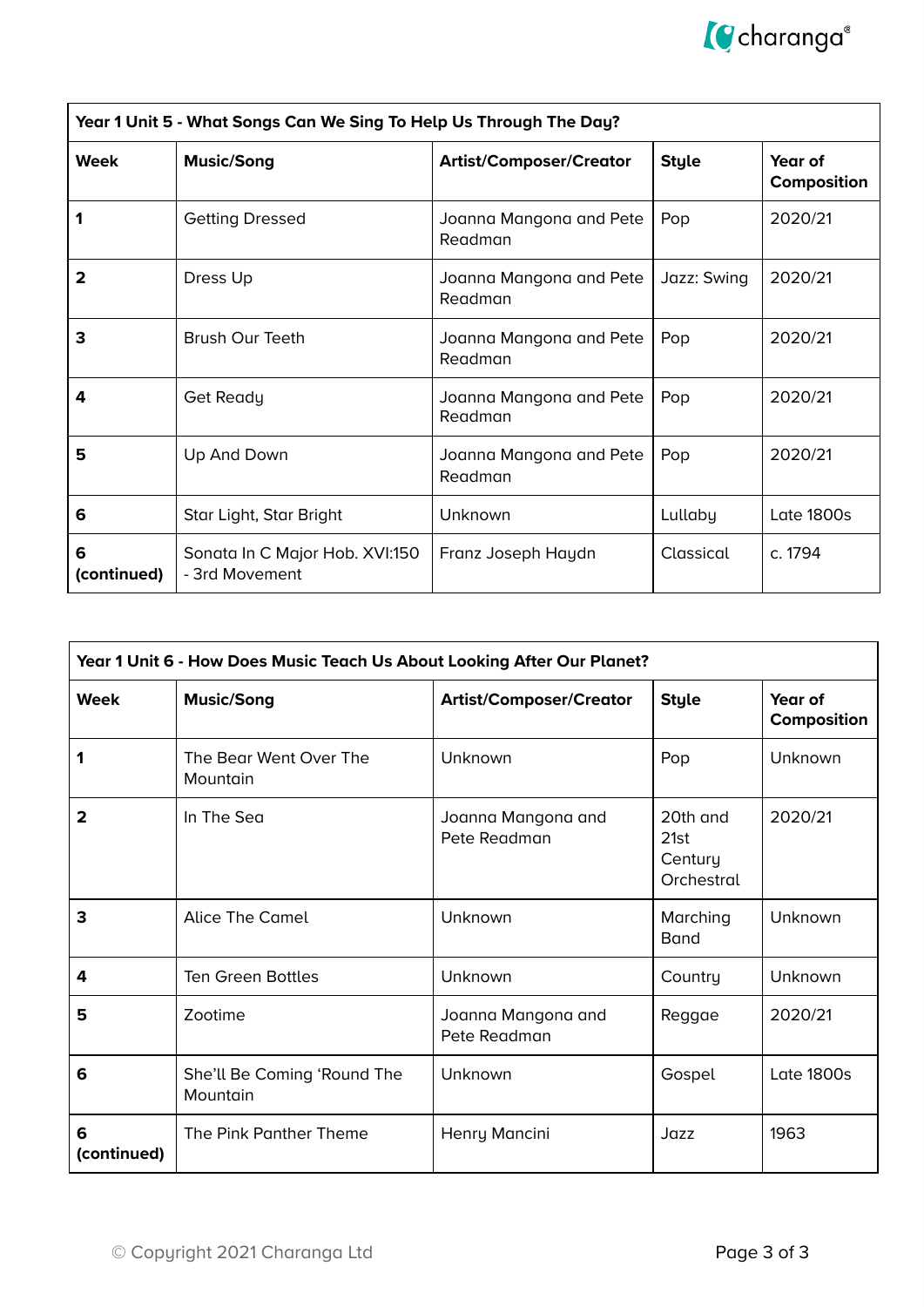

| <b>Year 2 Musical Styles</b> |  |  |  |
|------------------------------|--|--|--|
|                              |  |  |  |

| Year 2 Unit 1 - How Does Music Help Us To Make Friends? |                     |                                    |                            |                        |  |
|---------------------------------------------------------|---------------------|------------------------------------|----------------------------|------------------------|--|
| <b>Week</b>                                             | <b>Music/Song</b>   | <b>Artist/Composer</b><br>/Creator | <b>Style</b>               | Year of<br>Composition |  |
|                                                         | Music Is In My Soul | Joanna Mangona<br>and Pete Readman | Gospel                     | 2020/21                |  |
| 2                                                       | <b>Boléro</b>       | <b>Maurice Ravel</b>               | 20th Century<br>Orchestral | 1928                   |  |
| 3                                                       | Hey Friends!        | <b>Rick Coates</b>                 | Jazz                       | 2020/21                |  |
| 4                                                       | Eye Of The Tiger    | Survivor and Gloria<br>Gaynor      | Rock                       | 1982                   |  |
| 5                                                       | Hello!              | Joanna Mangona<br>and Pete Readman | Pop                        | 2020/21                |  |

| Year 2 Unit 2 - How Does Music Teach Us About The Past? |                                |                                    |                                                    |                        |  |
|---------------------------------------------------------|--------------------------------|------------------------------------|----------------------------------------------------|------------------------|--|
| <b>Week</b>                                             | <b>Music/Song</b>              | <b>Artist/Composer</b><br>/Creator | <b>Style</b>                                       | Year of<br>Composition |  |
|                                                         | Sparkle In The Sun             | Joanna Mangona<br>and Chris Taylor | Jazz                                               | 2020/21                |  |
| 2                                                       | For The Beauty Of<br>The Earth | John Rutter                        | 20th and 21st<br>Century<br>Orchestral /<br>Choral | 1994                   |  |
| 3                                                       | Listen                         | Joanna Mangona<br>and Pete Readman | Pop                                                | 2020/21                |  |
| 4                                                       | <b>Fascinating Rhythm</b>      | George and Ira<br>Gershwin         | Jazz: Swing                                        | 1924                   |  |
| 5                                                       | The Orchestra Song             | Joanna Mangona<br>and Pete Readman | 20th and 21st<br>Century<br>Orchestral             | 2020/21                |  |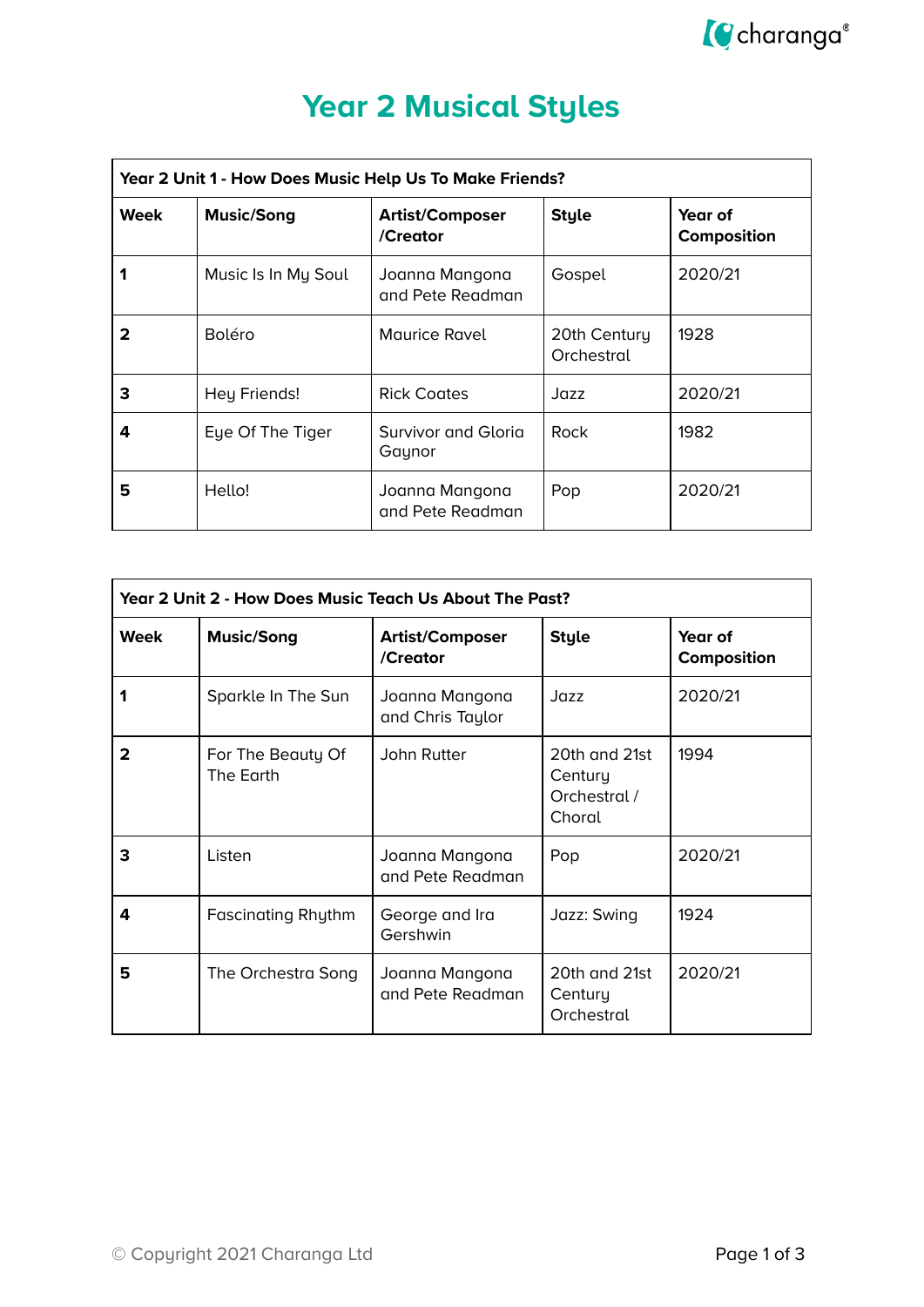| Year 2 Unit 3 - How Does Music Make The World A Better Place? |                      |                                    |               |                        |  |
|---------------------------------------------------------------|----------------------|------------------------------------|---------------|------------------------|--|
| Week                                                          | <b>Music/Song</b>    | <b>Artist/Composer</b><br>/Creator | <b>Style</b>  | Year of<br>Composition |  |
| 1                                                             | <b>Rainbows</b>      | Joanna Mangona<br>and Pete Readman | Pop           | 2020/21                |  |
| 2                                                             | Maple Leaf Rag       | Scott Joplin                       | Jazz: Ragtime | 1899                   |  |
| 3                                                             | Hands, Feet, Heart   | Joanna Mangona<br>and Pete Readman | Kwela         | 2020/21                |  |
| 4                                                             | Let's Twist Again    | Karl Mann and<br>Dave Appell       | Rock 'n' Roll | 1961                   |  |
| 5                                                             | All Around The World | Joanna Mangona<br>and Pete Readman | Pop           | 2020/21                |  |

| Year 2 Unit 4 - How Does Music Teach Us About Our Neighbourhood? |                                             |                                    |                                        |                        |  |
|------------------------------------------------------------------|---------------------------------------------|------------------------------------|----------------------------------------|------------------------|--|
| <b>Week</b>                                                      | <b>Music/Song</b>                           | <b>Artist/Composer</b><br>/Creator | <b>Style</b>                           | Year of<br>Composition |  |
|                                                                  | <b>Helping Each Other</b>                   | Joanna Mangona<br>and Pete Readman | Pop                                    | 2020/21                |  |
| $\mathbf{2}$                                                     | Pigno Trio In A Minor<br>Op. 150 I. Allegro | Amy Beach                          | Romantic/20th<br>Century<br>Orchestral | 1938                   |  |
| 3                                                                | The Music Man                               | Unknown                            | Marching<br><b>Band</b>                | Unknown                |  |
| 4                                                                | Swing Time: The<br>Way You Look<br>Tonight  | Jerome Kern and<br>Dorothy Fields  | Jazz: Swing                            | 1936                   |  |
| 5                                                                | Let's Sing Together                         | Joanna Mangona                     | Gospel                                 | 2020/21                |  |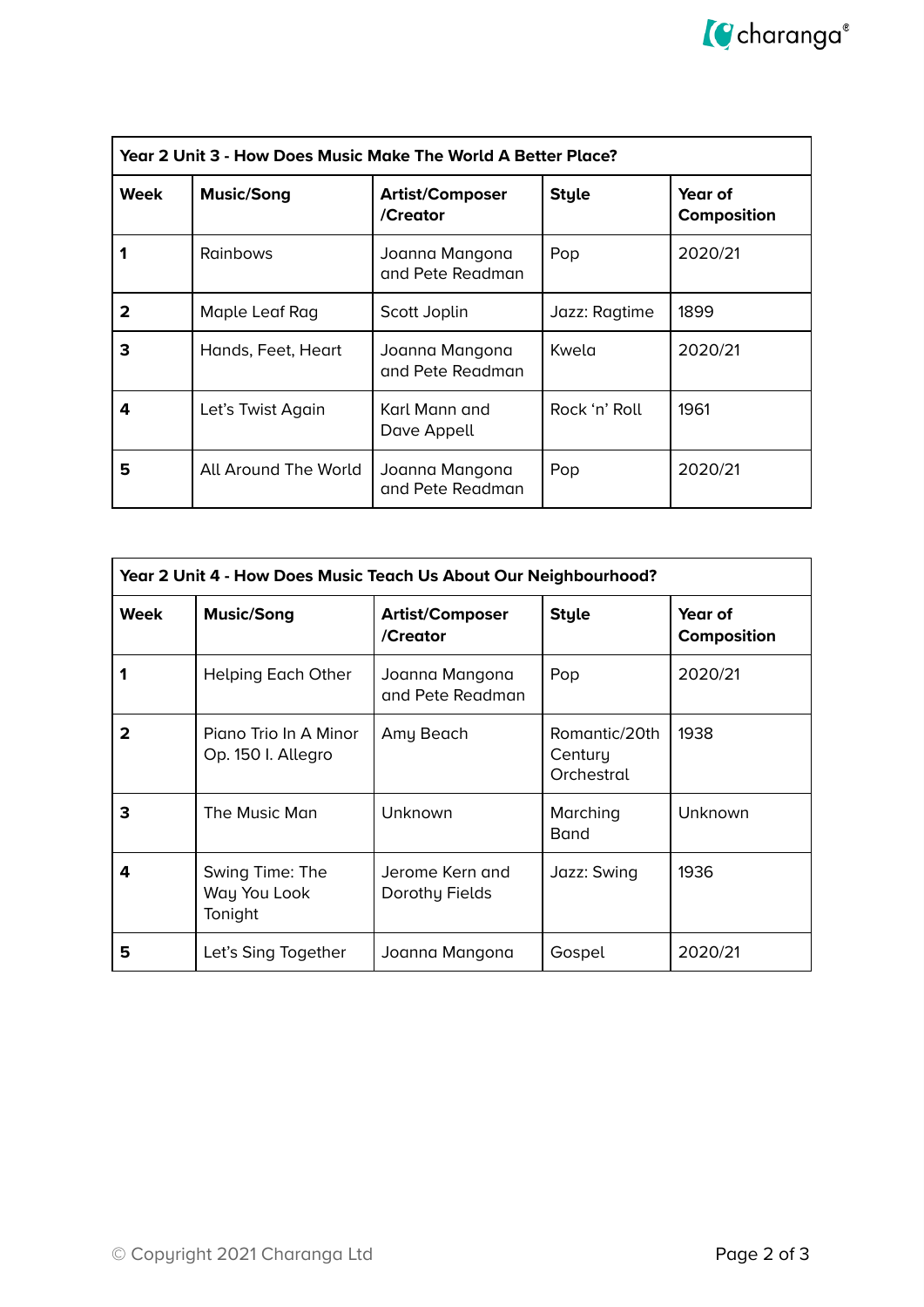| Year 2 Unit 5 - How Does Music Make Us Happy? |                                                           |                                    |                   |                        |  |
|-----------------------------------------------|-----------------------------------------------------------|------------------------------------|-------------------|------------------------|--|
| <b>Week</b>                                   | <b>Music/Song</b>                                         | <b>Artist/Composer</b><br>/Creator | <b>Style</b>      | Year of<br>Composition |  |
|                                               | I Wanna Play In A<br>Band                                 | Joanna Mangona<br>and Pete Readman | Rock              | 2020/21                |  |
|                                               | <b>Flying Theme From</b><br>E.T. The<br>Extra-Terrestrial | John Williams                      | <b>Film Music</b> | 1982                   |  |
| 3                                             | Music Is All Around                                       | Joanna Mangona<br>and Pete Readman | Jazz              | 2020/21                |  |
| 4                                             | <b>Moon River</b>                                         | Henry Mancini                      | Pop/Jazz          | 1960                   |  |
| 5                                             | <b>Saying Sorry</b>                                       | Joanna Mangona                     | Calypso           | 2020/21                |  |

| Year 2 Unit 6 - How Does Music Teach Us About Looking After Our Planet? |                           |                                    |              |                        |
|-------------------------------------------------------------------------|---------------------------|------------------------------------|--------------|------------------------|
| <b>Week</b>                                                             | <b>Music/Song</b>         | <b>Artist/Composer</b><br>/Creator | <b>Style</b> | Year of<br>Composition |
|                                                                         | The Sunshine Song         | Joanna Mangona<br>and Pete Readman | Pop          | 2020/21                |
| 2                                                                       | No More Dinosaur          | Chris Madin                        | Rock         | 2020/21                |
| 3                                                                       | <b>Four White Horses</b>  | Unknown                            | Calypso      | Unknown                |
| 4                                                                       | Que Llueva, Que<br>Llueva | Unknown                            | Funk         | Unknown                |
| 5                                                                       | Down By The Bay           | Unknown                            | Reggae       | c. 1914-1918           |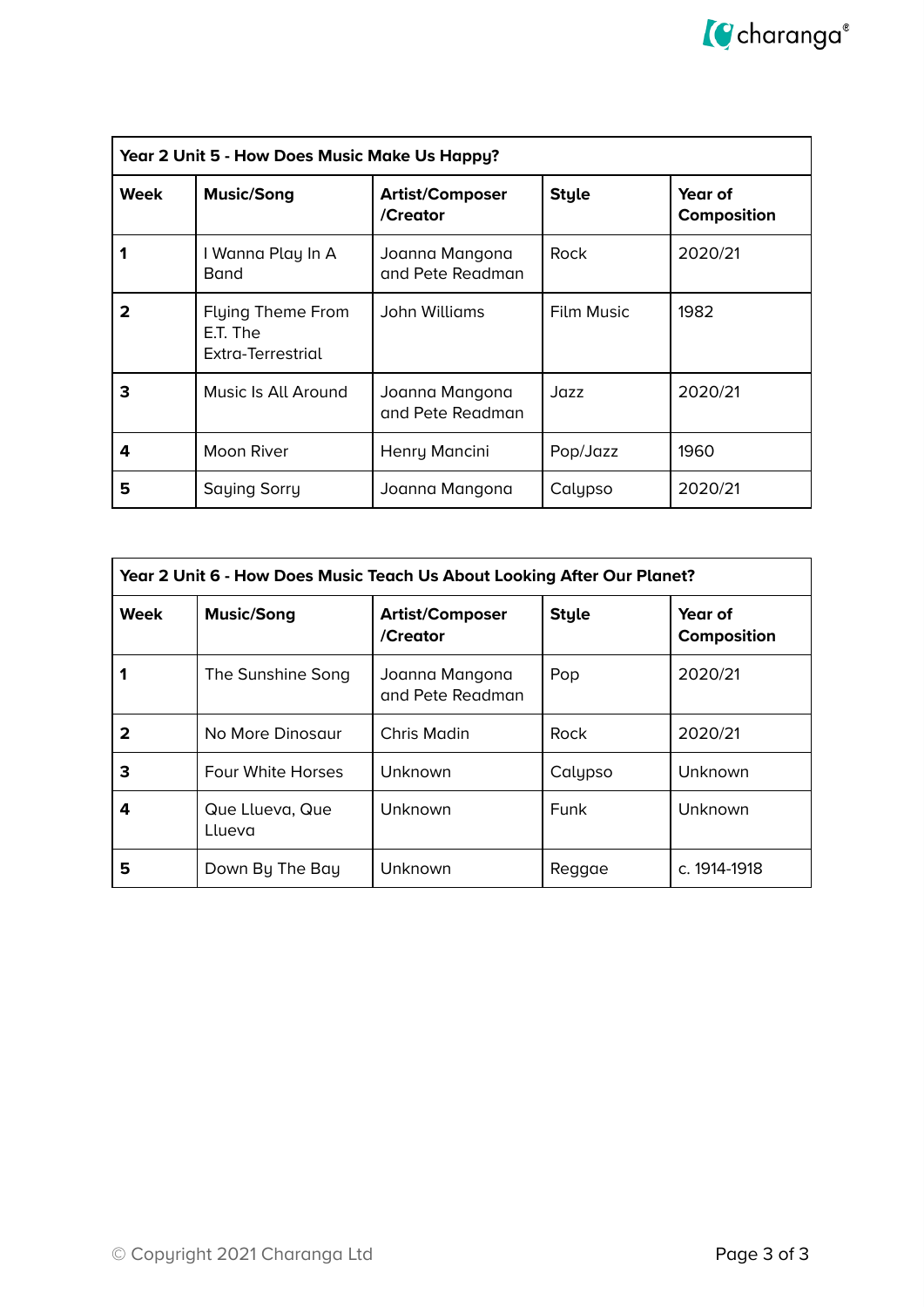

### **Year 3 Musical Styles**

| Year 3 Unit 1 - How Does Music Bring Us Close Together? |                                   |                                                     |                |                               |
|---------------------------------------------------------|-----------------------------------|-----------------------------------------------------|----------------|-------------------------------|
| Week                                                    | <b>Music/Song</b>                 | <b>Artist/Composer</b><br>/Creator                  | <b>Style</b>   | Year of<br><b>Composition</b> |
| 1                                                       | Home Is Where The<br>Heart Is     | Joanna Mangona                                      | Country        | 2020/21                       |
| 2                                                       | Hallelujah Chorus<br>From Messigh | George Frideric<br>Handel                           | <b>Baroque</b> | 1741                          |
| 3                                                       | Let's Work It Out<br>Together     | Joanna Mangona<br>and Pete Readman                  | Pop            | 2020/21                       |
| 4                                                       | The Loco-Motion                   | Gerry Goffin and<br>Carole King, with<br>Little Eva | Pop            | 1962                          |
| 5                                                       | Please Be Kind                    | Joanna Mangona                                      | Pop            | 2020/21                       |

| Year 3 Unit 2 - What Stories Does Music Tell Us About The Past? |                                   |                                    |                      |                        |
|-----------------------------------------------------------------|-----------------------------------|------------------------------------|----------------------|------------------------|
| Week                                                            | <b>Music/Song</b>                 | <b>Artist/Composer</b><br>/Creator | <b>Style</b>         | Year of<br>Composition |
|                                                                 | Love What We Do                   | Joanna Mangona<br>and Pete Readman | Disco                | 2020/21                |
| 2                                                               | Let's Groove                      | Earth, Wind and Fire               | Disco/Funk           | 1981                   |
| 3                                                               | When The Saints Go<br>Marchin' In | Unknown                            | Jazz: New<br>Orleans | Early 1900s            |
| 4                                                               | Jaws: Main Theme                  | John Williams                      | <b>Film Music</b>    | 1975                   |
| 5                                                               | My Bonnie Lies Over<br>The Ocean  | Unknown                            | Folk: Sea<br>Shanty  | Unknown                |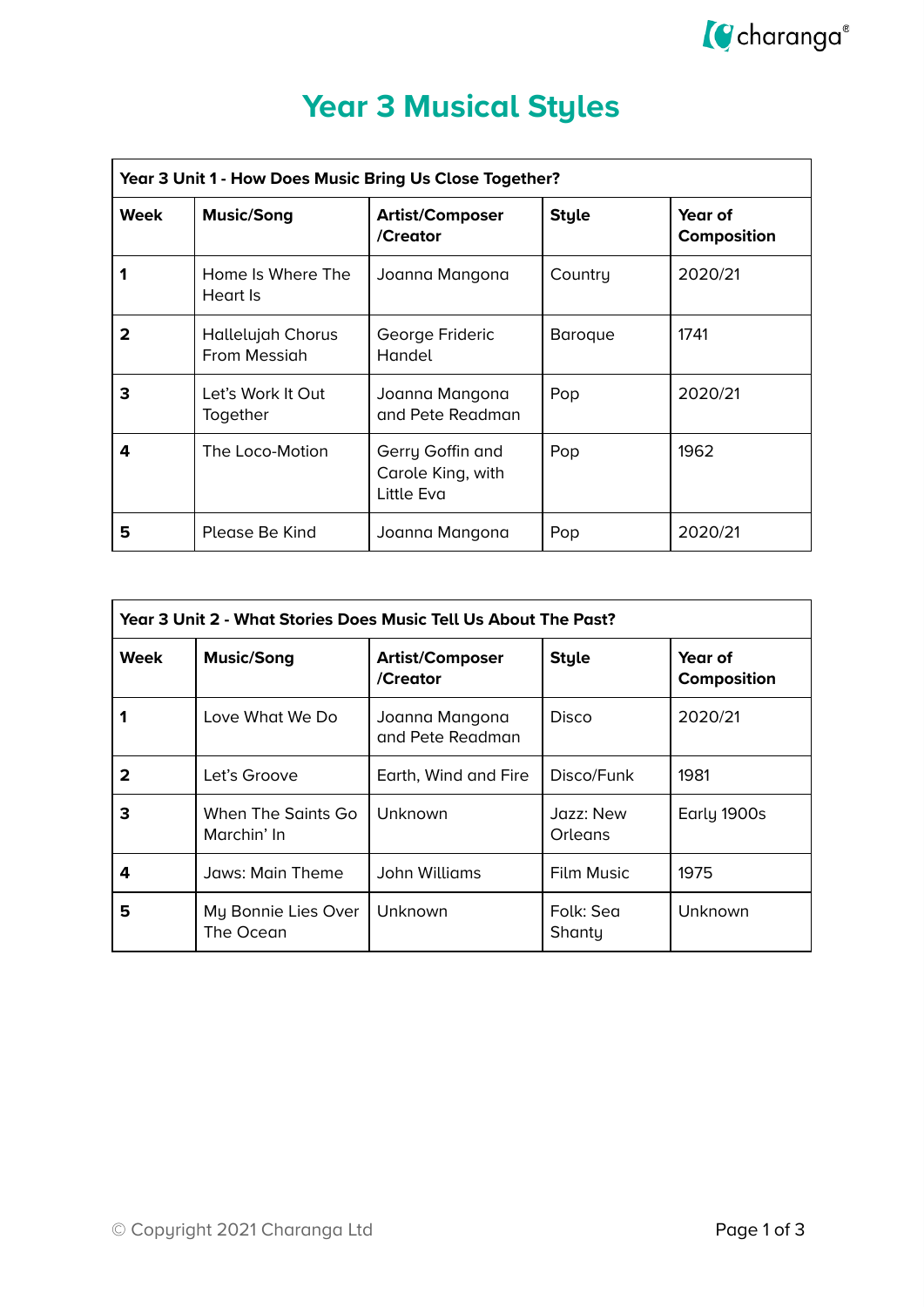

| Year 3 Unit 3 - How Does Music Help To Make The World A Better Place? |                                   |                                    |                 |                        |
|-----------------------------------------------------------------------|-----------------------------------|------------------------------------|-----------------|------------------------|
| <b>Week</b>                                                           | <b>Music/Song</b>                 | <b>Artist/Composer</b><br>/Creator | <b>Style</b>    | Year of<br>Composition |
|                                                                       | Your Imagination                  | Joanna Mangona<br>and Pete Readman | Pop             | 2020/21                |
| 2                                                                     | Disco Fever                       | Joanna Mangona<br>and Chris Taylor | Disco           | 2020/21                |
| 3                                                                     | You're A Shining Star             | Joanna Mangona<br>and Pete Readman | Pop: Ballad     | 2020/21                |
| 4                                                                     | <b>Amazing Grace</b>              | John Newton                        | Soul            | 1779                   |
| 5                                                                     | Music Makes The<br>World Go Round | <b>Rick Coates</b>                 | <b>Musicals</b> | 2020/21                |

| Year 3 Unit 4 - How Does Music Help Us To Get To Know Our Community? |                                 |                                    |                           |                        |
|----------------------------------------------------------------------|---------------------------------|------------------------------------|---------------------------|------------------------|
| <b>Week</b>                                                          | <b>Music/Song</b>               | <b>Artist/Composer</b><br>/Creator | <b>Style</b>              | Year of<br>Composition |
|                                                                      | Friendship Song                 | Joanna Mangona<br>and Pete Readman | Pop                       | 2020/21                |
|                                                                      | A Night On The Bare<br>Mountain | Modest Mussorgsky                  | Romantic                  | 1867                   |
| 3                                                                    | Family                          | Joanna Mangona<br>and Pete Readman | <b>Rock</b>               | 2020/21                |
| 4                                                                    | Double Beat Song                | Jen and Jermaine<br>White Bull     | <b>Native</b><br>American | 2021                   |
| 5                                                                    | Come On Over                    | Joanna Mangona                     | Gospel                    | 2020/21                |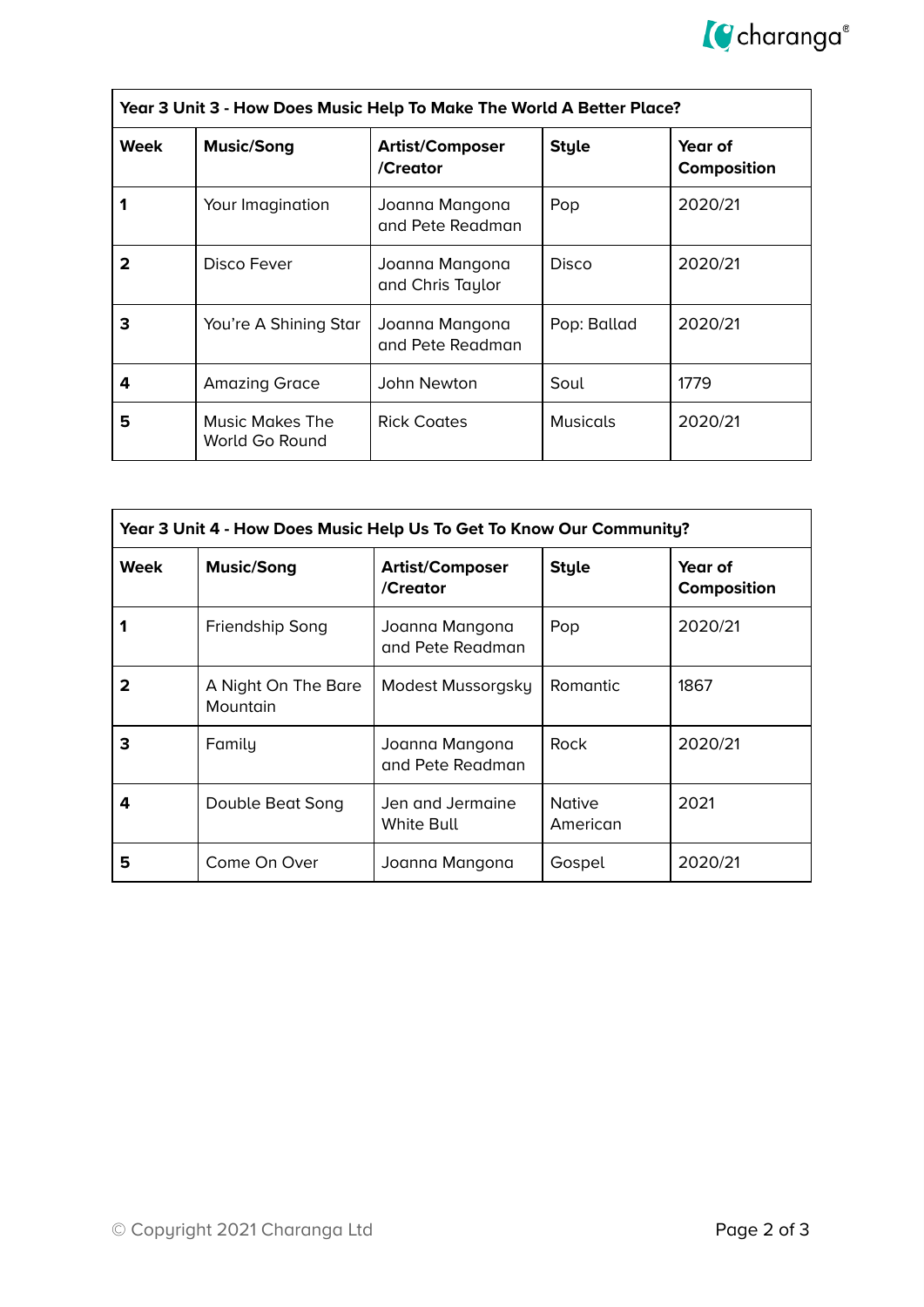

| Year 3 Unit 5 - How Does Music Make A Difference To Us Everyday? |                                                    |                                    |                            |                                   |
|------------------------------------------------------------------|----------------------------------------------------|------------------------------------|----------------------------|-----------------------------------|
| Week                                                             | <b>Music/Song</b>                                  | <b>Artist/Composer</b><br>/Creator | <b>Style</b>               | Year of<br>Composition            |
|                                                                  | He's Got The<br>Whole World In His<br><b>Hands</b> | Unknown                            | Gospel                     | Unknown (first<br>published 1927) |
| 2                                                                | Porgy and Bess:<br>Act 1, Summertime               | George Gershwin                    | <b>Musicals</b>            | 1934                              |
| 3                                                                | Why Does Music<br>Make A Difference?               | Joanna Mangona<br>and Chris Taylor | Jazz                       | 2020/21                           |
| 4                                                                | The Young<br>Person's Guide To<br>The Orchestra    | Benjamin Britten                   | 20th Century<br>Orchestral | 1945                              |
| 5                                                                | Panda<br>Extravaganza                              | <b>Rick Coates</b>                 | Hip Hop                    | 2020/21                           |

| Year 3 Unit 6 - How Does Music Connect Us With Our Planet? |                                                                          |                                    |                            |                        |  |
|------------------------------------------------------------|--------------------------------------------------------------------------|------------------------------------|----------------------------|------------------------|--|
| <b>Week</b>                                                | <b>Music/Song</b>                                                        | <b>Artist/Composer</b><br>/Creator | <b>Style</b>               | Year of<br>Composition |  |
|                                                            | Michael Row The<br><b>Boat Ashore</b>                                    | Unknown                            | Gospel                     | c. 1860                |  |
| 2                                                          | The Nutcracker<br>Suite, Op. 71A -<br>Dance Of The<br><b>Reed Flutes</b> | Pyotr Ilyich<br>Tchaikovsky        | Romantic                   | 1892                   |  |
| З                                                          | The Dragon Song                                                          | Joanna Mangona<br>and Pete Readman | Pop                        | 2020/21                |  |
| 4                                                          | The Firebird Suite                                                       | Igor Stravinsky                    | 20th Century<br>Orchestral | 1910                   |  |
| 5                                                          | Follow Me                                                                | Joanna Mangona                     | Hip Hop                    | 2020/21                |  |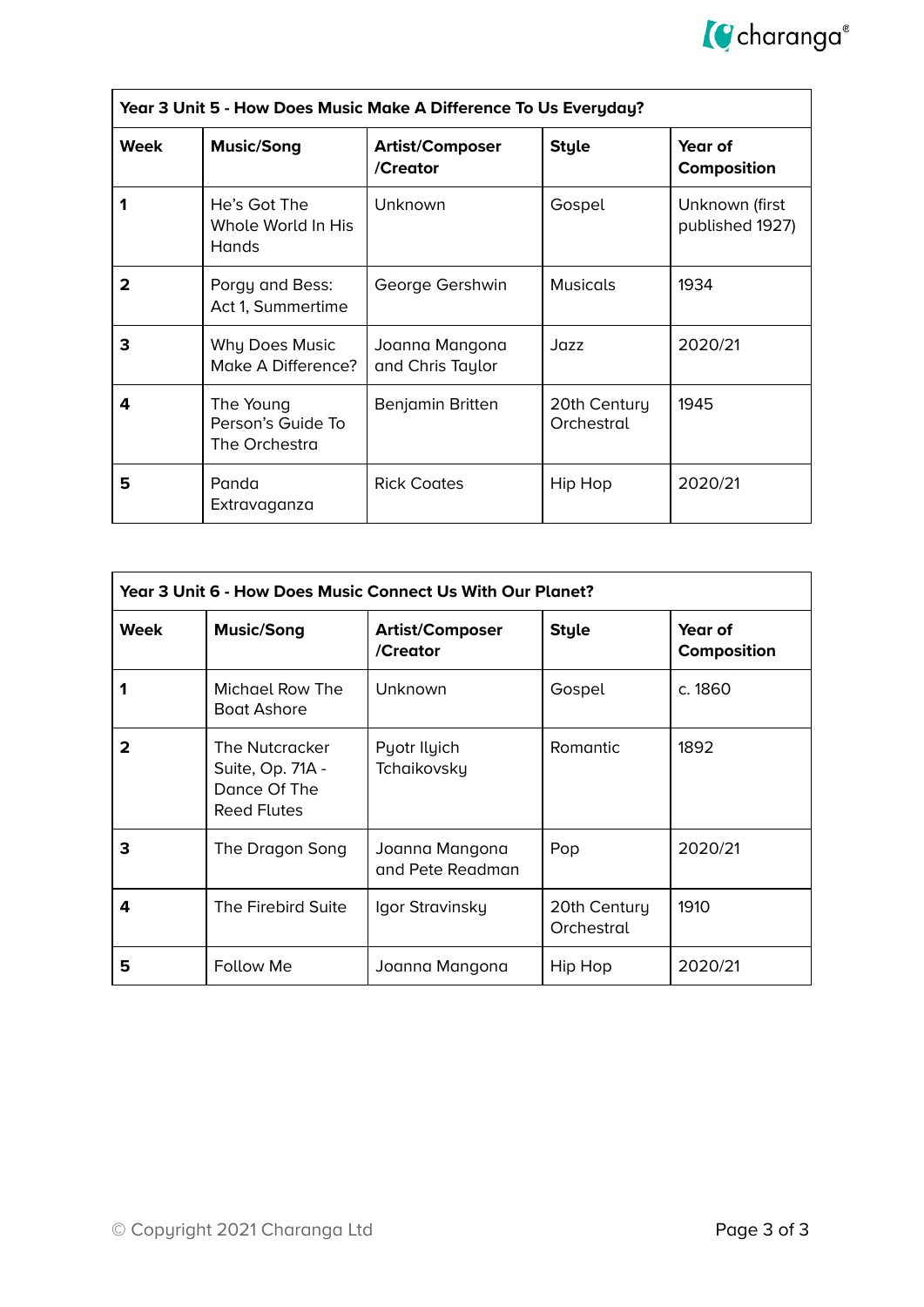

# **Year 4 Musical Styles**

| Year 4 Unit 1 - How Does Music Bring Us Together? |                               |                                    |                                        |                               |
|---------------------------------------------------|-------------------------------|------------------------------------|----------------------------------------|-------------------------------|
| Week                                              | <b>Music/Song</b>             | <b>Artist/Composer</b><br>/Creator | <b>Style</b>                           | Year of<br><b>Composition</b> |
|                                                   | Hoedown                       | Joanna Mangona<br>and Pete Readman | 20th and 21st<br>Century<br>Orchestral | 2020/21                       |
| 2                                                 | Go Tell It On The<br>Mountain | Unknown                            | Reggae                                 | 1865                          |
| 3                                                 | I'm Always There              | Joanna Mangona                     | Soul: Ballad                           | 2020/21                       |
| 4                                                 | <b>Trick Or Treat</b>         | Joanna Mangona<br>and Pete Readman | 20th and 21st<br>Century<br>Orchestral | 2020/21                       |
| 5                                                 | Martin Luther King            | Chris Madin                        | R&B                                    | 2020/21                       |

| Year 4 Unit 2 - How Does Music Connect Us With The Past? |                          |                                    |              |                        |
|----------------------------------------------------------|--------------------------|------------------------------------|--------------|------------------------|
| <b>Week</b>                                              | <b>Music/Song</b>        | <b>Artist/Composer</b><br>/Creator | <b>Style</b> | Year of<br>Composition |
|                                                          | Looking In The<br>Mirror | Joanna Mangona<br>and Chris Taylor | Pop          | 2020/21                |
| 2                                                        | It's All About Love      | Joanna Mangona<br>and Chris Taylor | Pop          | 2020/21                |
| 3                                                        | Take Time In Life        | Unknown                            | Folk         | Unknown                |
| 4                                                        | Perdido                  | Juan Tizol                         | Jazz         | 1941                   |
| 5                                                        | Scarborough Fair         | Unknown                            | Folk         | Unknown                |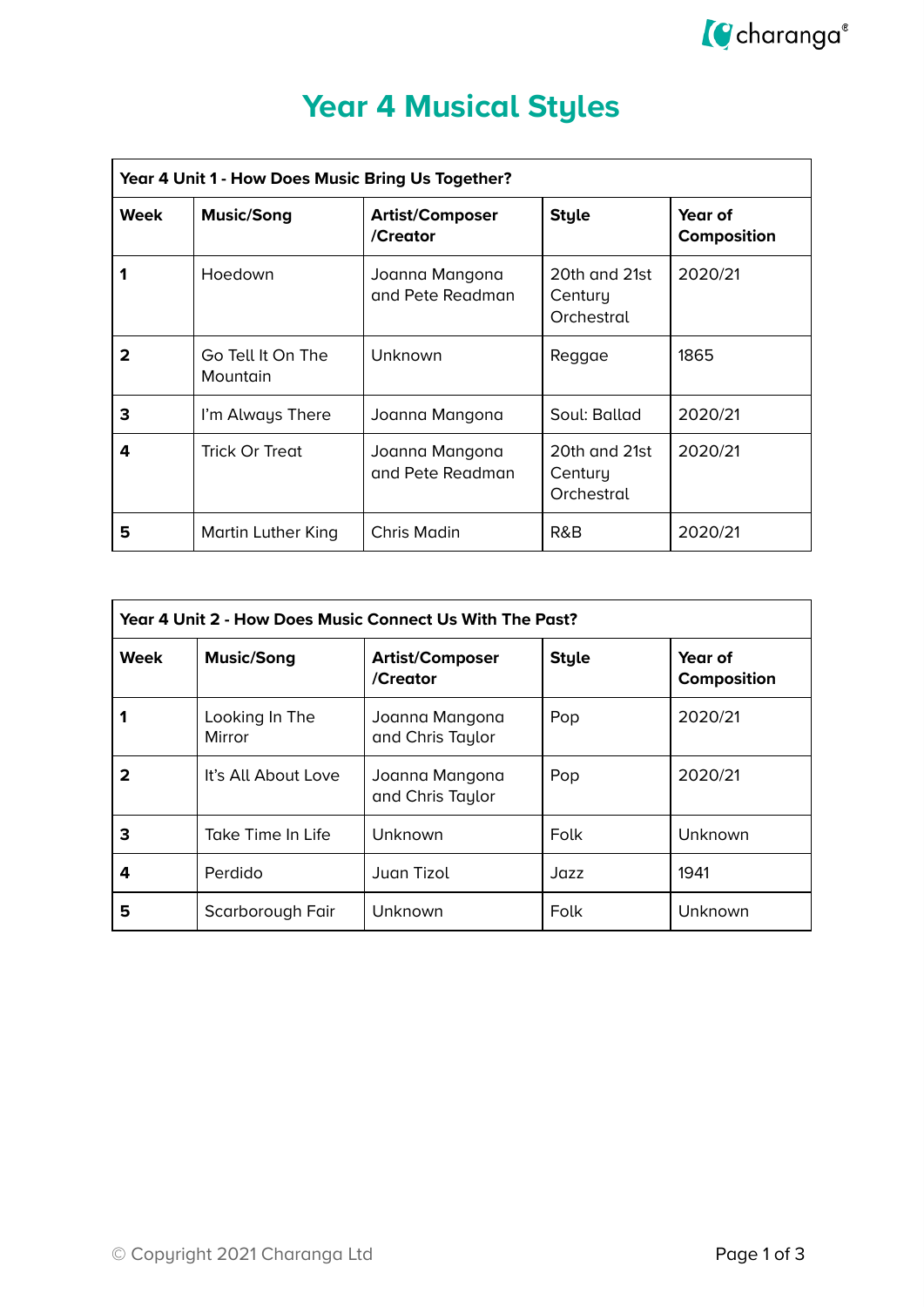

| Year 4 Unit 3 - How Does Music Make The World A Better Place? |                                                                               |                                    |                                        |                        |
|---------------------------------------------------------------|-------------------------------------------------------------------------------|------------------------------------|----------------------------------------|------------------------|
| Week                                                          | <b>Music/Song</b>                                                             | <b>Artist/Composer</b><br>/Creator | <b>Style</b>                           | Year of<br>Composition |
|                                                               | Bringing Us Together                                                          | Joanna Mangona<br>and Pete Readman | <b>Disco</b>                           | 2020                   |
| 2                                                             | Mambo From West<br>Side Story                                                 | Leonard Bernstein                  | <b>Musicals</b>                        | 1957                   |
| 3                                                             | Old Joe Clark                                                                 | Unknown                            | Folk                                   | Early 1900s            |
| 4                                                             | <b>Bachianas</b><br>Brasileiras No. 2 -<br>The Little Train Of<br>The Caipira | <b>Heitor Villa-Lobos</b>          | 20th and 21st<br>Century<br>Orchestral | 1930                   |
| 5                                                             | Dance With Me                                                                 | Joanna Mangona<br>and Pete Readman | 20th and 21st<br>Century<br>Orchestral | 2020/21                |

| Year 4 Unit 4 - How Does Music Teach Us About Our Community? |                                        |                                    |              |                        |
|--------------------------------------------------------------|----------------------------------------|------------------------------------|--------------|------------------------|
| Week                                                         | <b>Music/Song</b>                      | <b>Artist/Composer</b><br>/Creator | <b>Style</b> | Year of<br>Composition |
|                                                              | Let Your Spirit Fly                    | Joanna Mangona<br>and Pete Readman | R&B          | 2020/21                |
| 2                                                            | Symphony No.5 4th<br><b>Movement</b>   | Ludwig van<br><b>Beethoven</b>     | Classical    | 1808                   |
| 3                                                            | Frère Jacques                          | Unknown                            | Jazz         | Unknown                |
| 4                                                            | On The Beautiful<br><b>Blue Danube</b> | Johann Strauss II                  | Romantic     | 1866                   |
| 5                                                            | The Other Side Of<br>The Moon          | Joanna Mangona                     | <b>Rock</b>  | 2020/21                |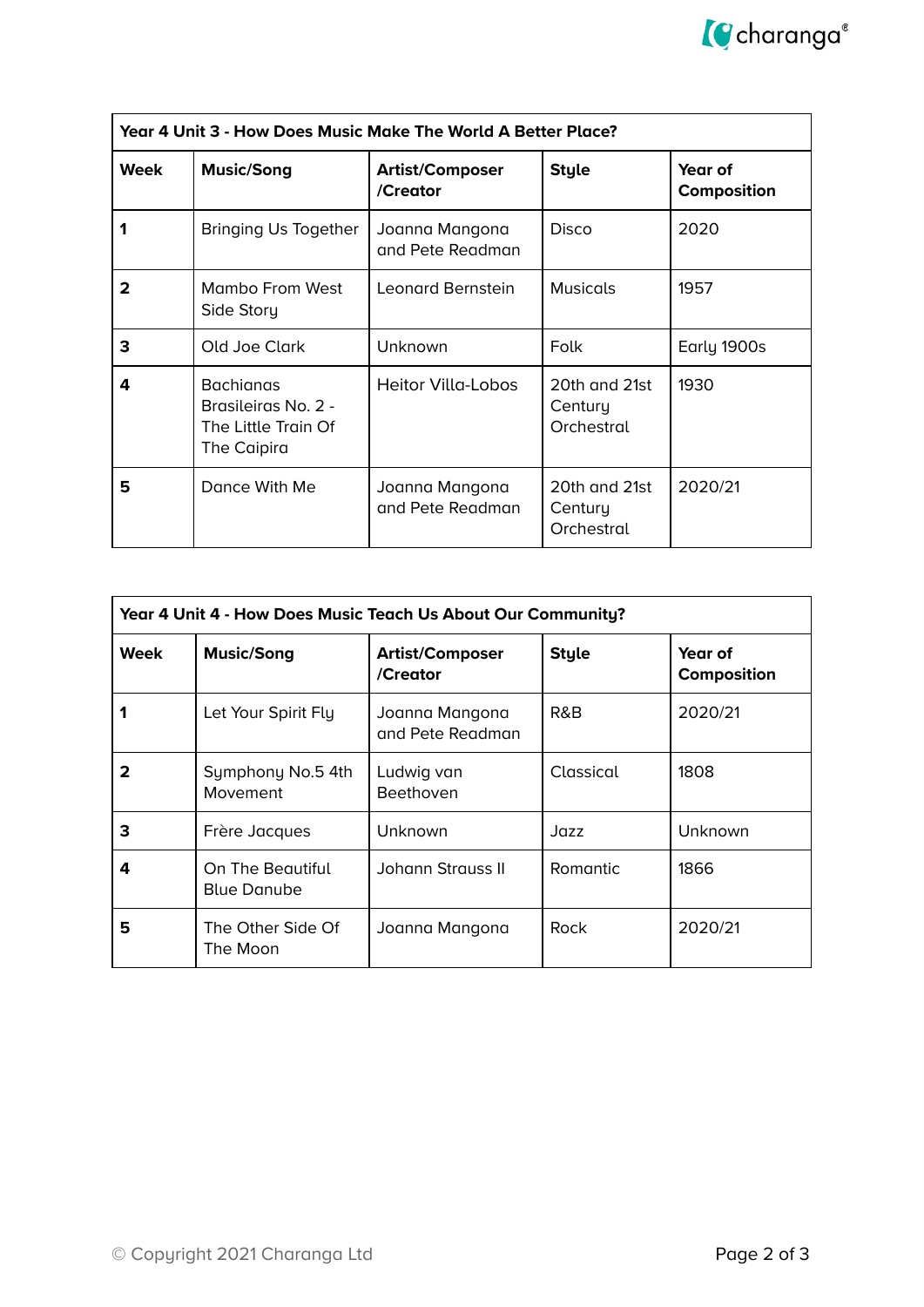

| Year 4 Unit 5 - How Does Music Shape Our Way Of Life? |                                       |                                    |                                                    |                        |
|-------------------------------------------------------|---------------------------------------|------------------------------------|----------------------------------------------------|------------------------|
| <b>Week</b>                                           | <b>Music/Song</b>                     | <b>Artist/Composer</b><br>/Creator | <b>Style</b>                                       | Year of<br>Composition |
|                                                       | You Can See It<br>Through             | Joanna Mangona<br>and Chris Taylor | Electronic<br>Dance Music                          | 2020/21                |
| 2                                                     | A Ceremony Of<br>Carols               | Benjamin Britten                   | 20th and 21st<br>Century<br>Orchestral /<br>Choral | 1942                   |
| 3                                                     | Oh Happy Day                          | Philip Doddridge                   | Gospel                                             | Mid 1700s              |
| 4                                                     | Romeo and Juliet,<br>Overture-Fantasy | Pyotr Ilyich<br>Tchaikovsky        | Romantic                                           | 1872                   |
| 5                                                     | A World Full Of<br>Sound              | Joanna Mangona<br>and Pete Readman | 20th and 21st<br>Century<br>Orchestral             | 2020/21                |

| Year 4 Unit 6 - How Does Music Connect Us With The Environment? |                   |                                      |                           |                               |
|-----------------------------------------------------------------|-------------------|--------------------------------------|---------------------------|-------------------------------|
| <b>Week</b>                                                     | <b>Music/Song</b> | <b>Artist/Composer</b><br>/Creator   | <b>Style</b>              | Year of<br><b>Composition</b> |
|                                                                 | Train Is A-Comin' | Unknown                              | Gospel                    | Unknown                       |
| 2                                                               | O Euchari         | Hildegard von<br><b>Bingen</b>       | Choral                    | 1140                          |
| 3                                                               | The Octopus Slide | Joanna Mangona<br>and Brendan Reilly | Funk                      | 2020                          |
| 4                                                               | (As above)        |                                      |                           |                               |
| 5                                                               | Connect           | Joanna Mangona<br>and Chris Taylor   | Electronic<br>Dance Music | 2020/21                       |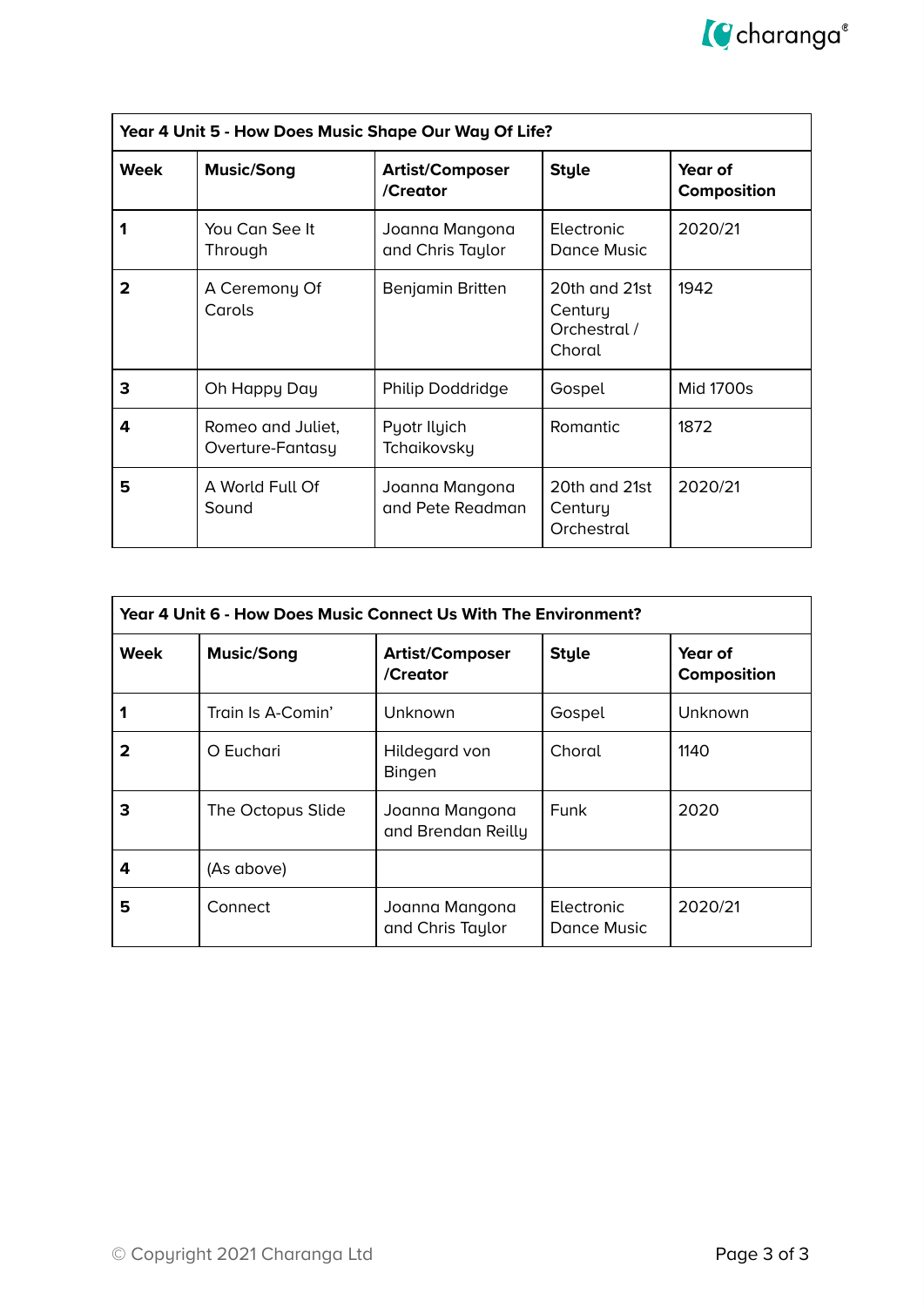

### **Year 5 Musical Styles**

| Year 5 Unit 1 - How Does Music Bring Us Together? |                              |                                              |                                        |                        |
|---------------------------------------------------|------------------------------|----------------------------------------------|----------------------------------------|------------------------|
| <b>Week</b>                                       | <b>Music/Song</b>            | <b>Artist/Composer</b><br>/Creator           | <b>Style</b>                           | Year of<br>Composition |
|                                                   | <b>Ghost Parade</b>          | Joanna Mangona<br>and Pete Readman           | 20th and 21st<br>Century<br>Orchestral | 2020/21                |
| $\mathbf{2}$                                      | Lively                       | <b>Quinn Mason</b>                           | 20th and 21st<br>Century<br>Orchestral | 2020                   |
| 3                                                 | Words Can Hurt               | Joanna Mangona<br>and Pete Readman           | 20th and 21st<br>Century<br>Orchestral | 2020/21                |
| 4                                                 | His Eye Is On The<br>Sparrow | Charles H. Gabriel<br>and Civilla D. Martin  | Gospel                                 | 1905                   |
| 5                                                 | Joyful, Joyful               | Mervyn Edwin<br>Warren and Henry<br>van Dyke | Gospel                                 | 1907                   |

| Year 5 Unit 2 - How Does Music Connect Us With The Past? |                           |                                    |                                        |                        |
|----------------------------------------------------------|---------------------------|------------------------------------|----------------------------------------|------------------------|
| Week                                                     | <b>Music/Song</b>         | <b>Artist/Composer</b><br>/Creator | <b>Style</b>                           | Year of<br>Composition |
|                                                          | The Sparkle In My<br>Life | Joanna Mangona<br>and Chris Taylor | Pop                                    | 2020/21                |
| 2                                                        | Glassworks I.<br>Opening  | <b>Philip Glass</b>                | Minimalism                             | 1981                   |
| 3                                                        | <b>Dreaming Of Mars</b>   | Joanna Mangona<br>and Pete Readman | 20th and 21st<br>Century<br>Orchestral | 2020/21                |
| 4                                                        | Macaroni Sundae           | Joanna Mangona<br>and Chris Madin  | Rock 'n' Roll                          | 2020/21                |
| 5                                                        | Get On Board              | John Chamberlain                   | Gospel                                 | 1863                   |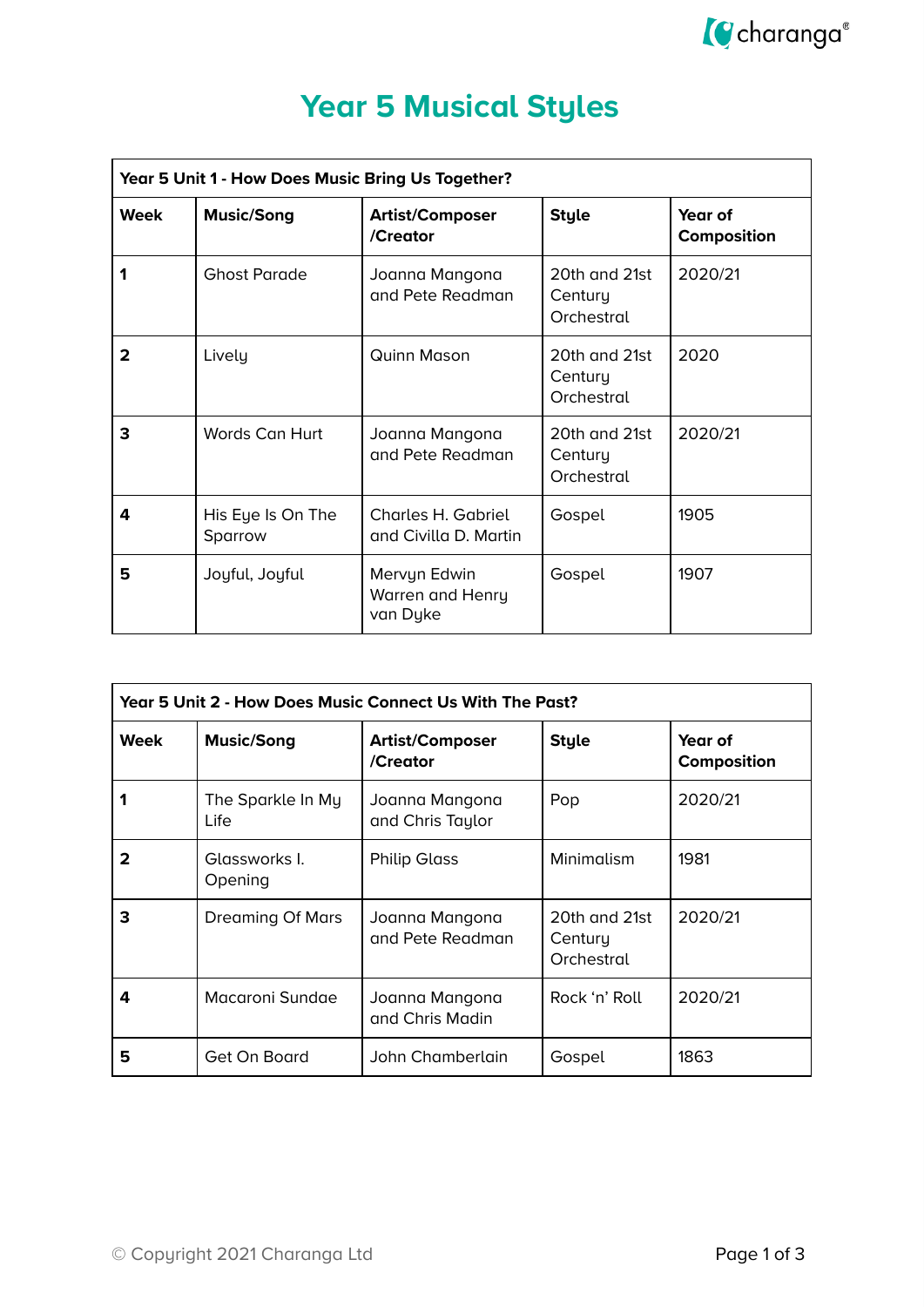

| Year 5 Unit 3 - How Does Music Make The World A Better Place? |                        |                                                                      |                                        |                               |
|---------------------------------------------------------------|------------------------|----------------------------------------------------------------------|----------------------------------------|-------------------------------|
| <b>Week</b>                                                   | <b>Music/Song</b>      | <b>Artist/Composer</b><br>/Creator                                   | <b>Style</b>                           | Year of<br><b>Composition</b> |
|                                                               | Freedom Is Coming      | Unknown                                                              | South African                          | Unknown                       |
| 2                                                             | Forever Always         | Mpumi Dhlamini                                                       | Jazz:<br>Contemporary                  | 2019                          |
| 3                                                             | All Over Again         | Joanna Mangona<br>and Pete Readman                                   | 20th and 21st<br>Century<br>Orchestral | 2020/21                       |
| 4                                                             | Free                   | Deniece Williams,<br>Hank Redd, Nathan<br>Watts and Susaye<br>Greene | Pop                                    | 1976                          |
| 5                                                             | Do You Ever<br>Wonder? | Joanna Mangona<br>and Pete Readman                                   | 20th and 21st<br>Century<br>Orchestral | 2020/21                       |

| Year 5 Unit 4 - How Does Music Teach Us About Our Community? |                                                           |                                    |                                        |                        |
|--------------------------------------------------------------|-----------------------------------------------------------|------------------------------------|----------------------------------------|------------------------|
| Week                                                         | <b>Music/Song</b>                                         | <b>Artist/Composer</b><br>/Creator | <b>Style</b>                           | Year of<br>Composition |
|                                                              | Erie Canal                                                | <b>Thomas Allen</b>                | Reggae                                 | 1905                   |
| 2                                                            | Dances In The<br>Canebrakes No.2,<br><b>Tropical Moon</b> | <b>Florence Price</b>              | 20th and 21st<br>Century<br>Orchestral | 1953                   |
| 3                                                            | <b>Heroes</b>                                             | Joanna Mangona<br>and Pete Readman | Pop                                    | 2020/21                |
| 4                                                            | Star Wars Episode<br>IV: A New Hope                       | John Williams                      | Film Music                             | 1977                   |
| 5                                                            | Happy To Be Me                                            | Joanna Mangona<br>and Pete Readman | 20th and 21st<br>Century<br>Orchestral | 2020/21                |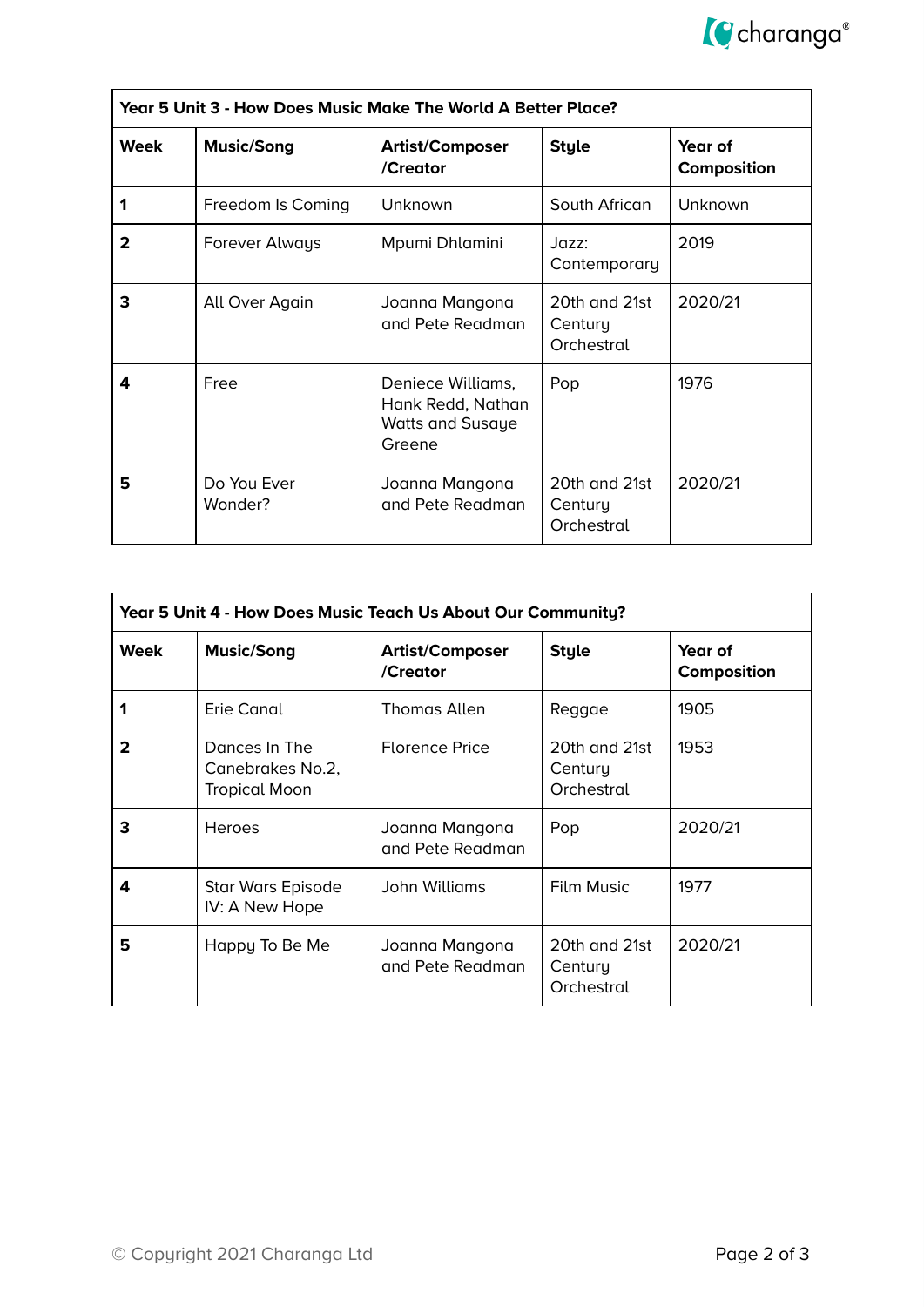

| Year 5 Unit 5 - How Does Music Shape Our Way Of Life? |                       |                                    |                                        |                               |
|-------------------------------------------------------|-----------------------|------------------------------------|----------------------------------------|-------------------------------|
| Week                                                  | <b>Music/Song</b>     | <b>Artist/Composer</b><br>/Creator | <b>Style</b>                           | Year of<br><b>Composition</b> |
|                                                       | Look Into The Night   | Joanna Mangona<br>and Chris Taylor | Pop                                    | 2020/21                       |
| 2                                                     | The Lark Ascending    | Ralph Vaughan<br>Williams          | 20th and 21st<br>Century<br>Orchestral | 1923                          |
| З                                                     | <b>Breathe</b>        | Joanna Mangona<br>and Pete Readman | 20th and 21st<br>Century<br>Orchestral | 2020/21                       |
| 4                                                     | <b>Stay Connected</b> | Supaman                            | Hip Hop                                | 2020                          |
| 5                                                     | Keeping Time          | Joanna Mangona<br>and Pete Readman | Funk                                   | 2020/21                       |

| Year 5 Unit 6 - How Does Music Connect Us With The Environment? |                                             |                                    |                                        |                        |
|-----------------------------------------------------------------|---------------------------------------------|------------------------------------|----------------------------------------|------------------------|
| Week                                                            | <b>Music/Song</b>                           | <b>Artist/Composer</b><br>/Creator | <b>Style</b>                           | Year of<br>Composition |
|                                                                 | You And Me                                  | Joanna Mangona<br>and Chris Taylor | Pop                                    | 2020/21                |
| $\mathbf{2}$                                                    | The Song Of<br>Hiawatha: Overture<br>Op. 30 | Samuel<br>Coleridge-Taylor         | Romantic                               | 1900                   |
| 3                                                               | A Bright Sunny Day                          | Joanna Mangona<br>and Pete Readman | 20th and 21st<br>Century<br>Orchestral | 2020/21                |
| 4                                                               | Central Park In The<br>Dark                 | <b>Charles Ives</b>                | 20th and 21st<br>Century<br>Orchestral | 1906                   |
| 5                                                               | I'm Forever Blowing<br><b>Bubbles</b>       | John Kellette                      | <b>Musicals</b>                        | 1918                   |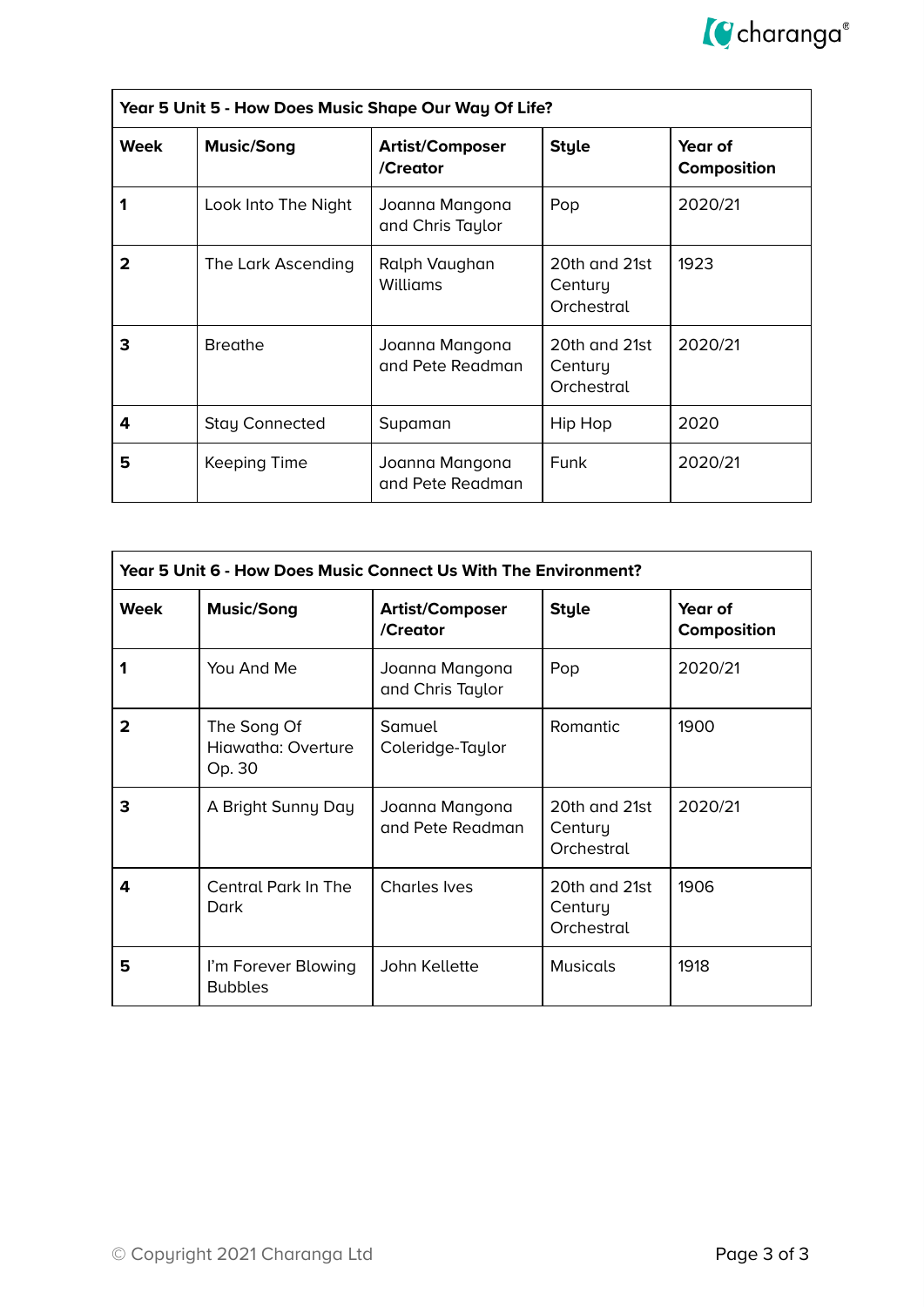

# **Year 6 Musical Styles**

| Year 6 Unit 1 - How Does Music Bring Us Together? |                                      |                                    |                                        |                        |
|---------------------------------------------------|--------------------------------------|------------------------------------|----------------------------------------|------------------------|
| Week                                              | <b>Music/Song</b>                    | <b>Artist/Composer</b><br>/Creator | <b>Style</b>                           | Year of<br>Composition |
|                                                   | Do What You Want<br>To               | Joanna Mangona<br>and Chris Taylor | Soul                                   | 2020/21                |
| $\mathbf{2}$                                      | <b>Fanfare For The</b><br>Common Man | Aaron Copland                      | 20th and 21st<br>Century<br>Orchestral | 1942                   |
| 3                                                 | It's All About Love                  | Joanna Mangona<br>and Chris Taylor | Pop                                    | 2020/21                |
| 4                                                 | Let's Write A Song                   | Joanna Mangona<br>and Chris Madin  | Pop                                    | 2020/21                |
| 5                                                 | Sunshine On A<br>Rainy Day           | Joanna Mangona<br>and Chris Taylor | Soul                                   | 2020                   |

| Year 6 Unit 2 - How Does Music Connect Us With The Past? |                                                                                |                                    |                                        |                               |
|----------------------------------------------------------|--------------------------------------------------------------------------------|------------------------------------|----------------------------------------|-------------------------------|
| <b>Week</b>                                              | <b>Music/Song</b>                                                              | <b>Artist/Composer</b><br>/Creator | <b>Style</b>                           | Year of<br><b>Composition</b> |
|                                                          | My Best Friend                                                                 | Joanna Mangona<br>and Chris Taylor | Soul                                   | 2020/21                       |
| 2                                                        | Why                                                                            | Supaman                            | Hip Hop                                | 2020                          |
| 3                                                        | Singing Swinging<br>Star                                                       | Joanna Mangona<br>and Chris Madin  | Jazz: Swing                            | 2020/21                       |
| 4                                                        | The Rite Of Spring,<br>Pt. 1 Adoration Of<br>The Earth - No. 1<br>Introduction | Igor Stravinsky                    | 20th and 21st<br>Century<br>Orchestral | 1913                          |
| 5                                                        | Roll Alabama                                                                   | Unknown                            | Rock                                   | 1800s                         |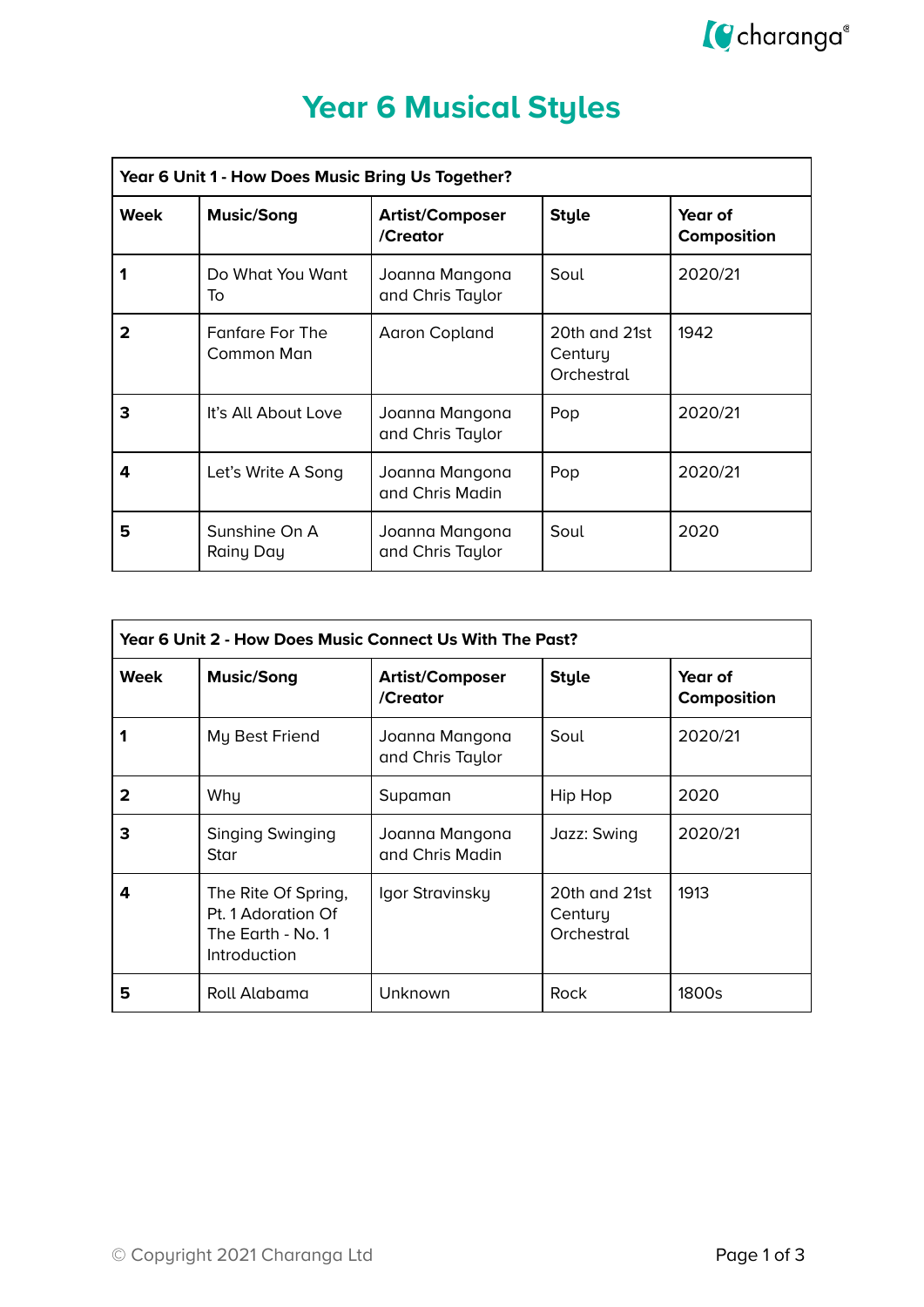

| Year 6 Unit 3 - How Does Music Make The World A Better Place? |                   |                                      |                   |                        |
|---------------------------------------------------------------|-------------------|--------------------------------------|-------------------|------------------------|
| <b>Week</b>                                                   | <b>Music/Song</b> | <b>Artist/Composer</b><br>/Creator   | <b>Style</b>      | Year of<br>Composition |
|                                                               | Disco Fever       | Joanna Mangona<br>and Chris Taylor   | Disco             | 2020/21                |
| 2                                                             | 1812 Overture     | Pyotr Ilyich<br>Tchaikovsky          | Romantic          | 1812                   |
| 3                                                             | La Bamba          | Unknown                              | Rock              | Unknown                |
| 4                                                             | Hondo (War)       | Kudaushe Matimba<br>and Harare Music | Zimbabwean<br>Pop | 2020                   |
| 4<br>(continued)                                              | Vakuru (Elders)   | Kudaushe Matimba<br>and Harare Music | Zimbabwean<br>Pop | 2019                   |
| 5                                                             | Change            | Joanna Mangona<br>and Chris Taylor   | R&B               | 2020/21                |

| Year 6 Unit 4 - How Does Music Teach Us About Our Community? |                                |                                    |                 |                        |
|--------------------------------------------------------------|--------------------------------|------------------------------------|-----------------|------------------------|
| Week                                                         | <b>Music/Song</b>              | <b>Artist/Composer</b><br>/Creator | <b>Style</b>    | Year of<br>Composition |
|                                                              | Let's Rock                     | Joanna Mangona<br>and Chris Taylor | <b>Rock</b>     | 2020/21                |
| 2                                                            | Mazurkas, Op.24                | Frédéric Chopin                    | <b>Romantic</b> | 1836                   |
| З                                                            | Simple Gifts                   | Joseph Brackett                    | Folk            | 1848                   |
| 4                                                            | Danny Boy                      | <b>Frederic Weatherly</b>          | Folk            | 1913                   |
| 5                                                            | Friendship Should<br>Never End | Joanna Mangona<br>and Chris Taylor | Pop             | 2020/21                |